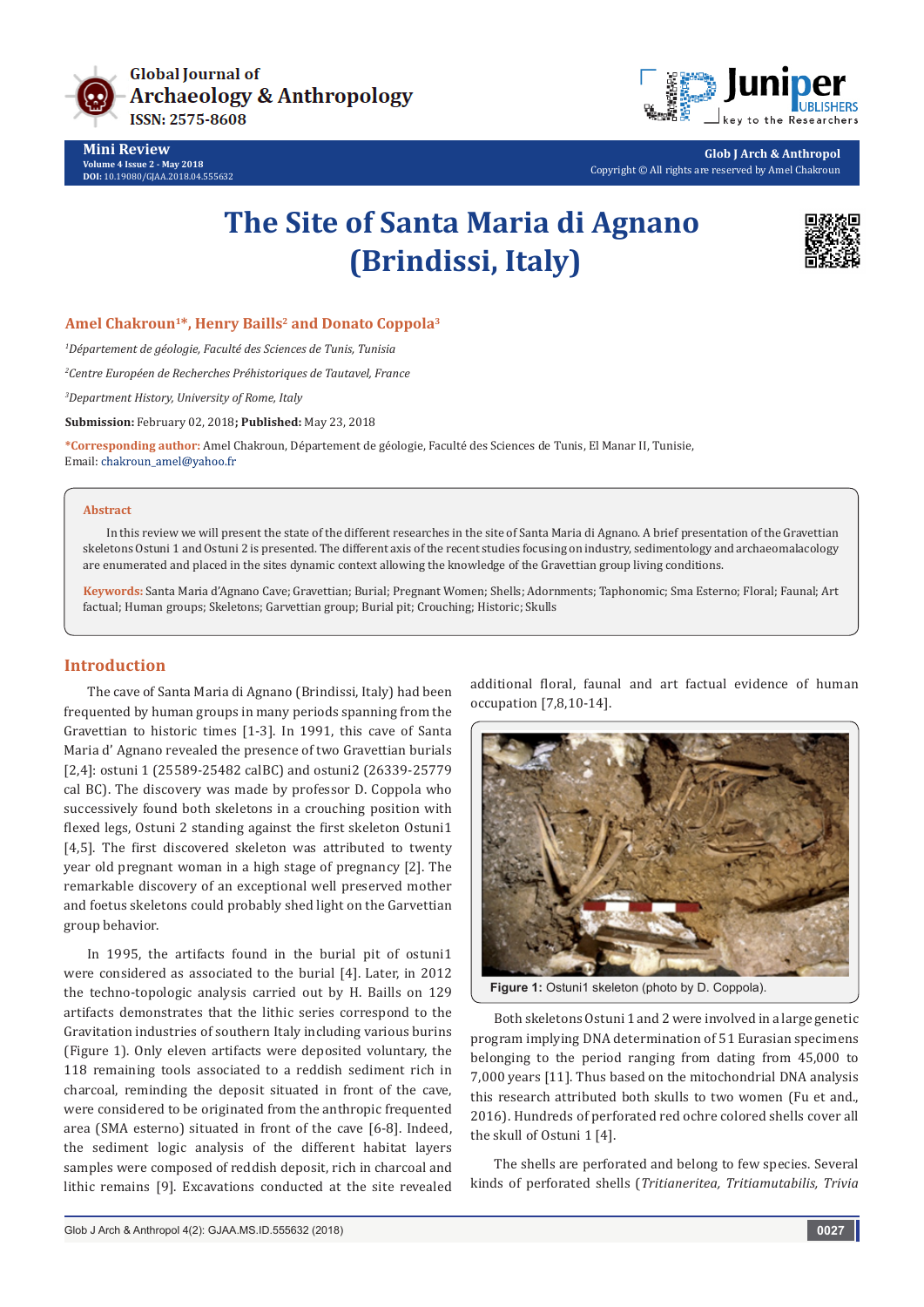*monachaand Columbellarustica*) constitute a bracelet around the right wrist of ostuni 1 and cover her skull. Taphonomic, technological and morphometric analysis of the ornaments associated to the ostuni adornment are used to understand the choice of the shells to manufacture the bracelet and the head beads. The first result shows that the elements that compose the bracelets and the head beads belong to a few numbers of species, which confirm the choice of certain species among others present along the Adriatic coast in their near environment. The large number of shells in the ornaments elements reflects the importance and the time spent to collect these latter [15].

Our present analysis focused on all ornaments associated to Ostuni1 skull preserved in the Preclassiche Civilization Museum of Southern Murgia in Italy. Traces of ocher were observed on Nassarius. The adornment would testify either of the affection of the family members or translate a social rank in the group. In the latter case, it could characterize a woman who has acquired by her actions a particular status within the group or it was a special action toward a pregnant woman who sadly passed away without giving birth to her baby.

However, our knowledge of the living conditions of the human groups who frequented this site is still largely incomplete. The different research axis aims to fill at least some of these gaps. Thus the site was considered to be of a major importance in the understanding of the dynamic of the Gravettian groups in the area. Currently, different excavation areas had already been lead on this remarkable site in different places: inside and outside the cave in the "SMA ESTERNO" which is situated in front of the entry area. The objectives of the different excavations are: to understand the spatio-temporal organization of Gravettian occupations inside and in front of the cave SMA-Esterno, to estimate the degree of bioturbation, to estimate the lateral extension of the Gravettian level and to specify more precisely the type of human occupation. In order to evaluate the stratigraphy of the site and the degree of the post-depositional modifications, a micromorphologic study, will complete the data on the archaeological deposit dynamics.

#### **References**

1. Coppola D (1981) La grotta di Santa Maria di Agnano ad Ostuni. Atti VIII° Conv. Comuni Messapici, Peuceti e Dauni, pp. 175-188.

- 2. Coppola D (1992) Nota préliminaire sui rinvenimentinellagrotta di S. Maria di Agnano (Ostuni, Brindisi) : iseppellimentipaleoliticied il luogo di culto. in Rivista di scienzeprehistoriche 1(2) : 211-227.
- 3. Coppola D (2012) Trinque 1 ; identification escavodel seppelimento Ostuni 1, in Il Riparo di Agnanonel Paleoliticosuperiore. La sepoltura Ostuni 1 ed i suoisimboli, dir. D. Coppola, Università di Roma Tor Vergata, Rome, Italy, pp. 92-117.
- 4. Vacca E, Coppola D (1993) The Upper Palaeolithic burials at the cave of Santa Maria di Agnano (Ostuni, Brindisi): preliminary report. In: Revista di Anthropologic Roma, Italy 71: 275-284.
- 5. Alciati G, Ascenzi A, Borgognini Tarli SM, Canci A, Formicola V et al. (2005) Catalogue of Italian Fossil Human Remains from the Palaeolithic to the Mesolithic. Alciati G, Pesce Delfino V, Vacca E (Eds.), Journal of Anthropological Sciences Suppl. Vol. 83.
- 6. Baills H (2012) La série lithique Ostuni 1 : structuration, morphotypométrie, appartenance chrono culturelle. In: Il Riparo di Agnanonel Paleoliticosuperiore. La sepoltura Ostuni 1 ed i suoisimboli, dir. D. Coppola, Università di Roma Tor Vergata, pp. 171-193.
- 7. Coppola D, Baills H (2008) Santa Maria di Agnano (Ostuni). Rapport de fouille scientifique, Surintendance de Bari, juin, Italy, p. 20.
- 8. Coppola D, Baills H (2009) Santa Maria di Agnano (Ostuni). Rapport de fouille scientifique, Surintendance de Bari, juin, Italy p. 17.
- 9. Chakroun A, Fochesato A, Coppola D (2008) Premiers r*é*sultats du remplissage de la Grotte Santa Maria d'Agnano. In : Groupe de r*é*flexion sur l'arriv*é*e de l'Homme moderne dans l'Arc Latin. Le Gravettien et ses descendances. p. 39-42.
- 10. Coppola D, Parise M (2005) La grotta S. Maria di Agnano (PU 1201) A Ostuni. ATTI delConvegno X in controregionale di Speleologia, pp. 149-160.
- 11. Coppola D, Baills H (2015) Santa Maria di Agnano (Ostuni). Rapport de fouille scientifique, Surintendance de Bari, juin, Italy, p. 10.
- 12. Renault-Miskovsky J, Bui-Thi-Mai, Coppola D (2001) Environnement végétal et position chrono stratigraphique de la sépulture de Santa Maria d'Agnano (Ostuni, Brindissi, Italie). Analyse pollinique : méthode et résultats. In: Bulletin du Musée d'Anthropologie Préhistorique de Monaco, numéro, Italy 41: 21-31.
- 13. Renault-Miskovsky J, Baills H, Marquer L, Coppola D (2015) Environnement végétal et paléoclimatologique des Pouilles au Paléolithique supérieur. Palynologie du Gravettien et de l'EPI gravettien de la grotte de Santa Maria di Agnano, In: Bulletin du Musée d'Anthropologie Préhistorique de Monaco, numéro, Italy, 51 : 75-86.
- 14. Renault-Miskovsky J, Baills H, Marquer L, Coppola D (2015) Santa Maria di Agnano. Préhistoire et Palynologie, Paléoclimatologie et Paléoenvironnement, in Rivista di Scienze Preistoriche LXV: 5-27.
- 15. [Fu Q, Posth C, Reich D \(2016\) The genetic History of ice age Europe.](https://www.nature.com/articles/nature17993)  [Nature 534: 200-205.](https://www.nature.com/articles/nature17993)